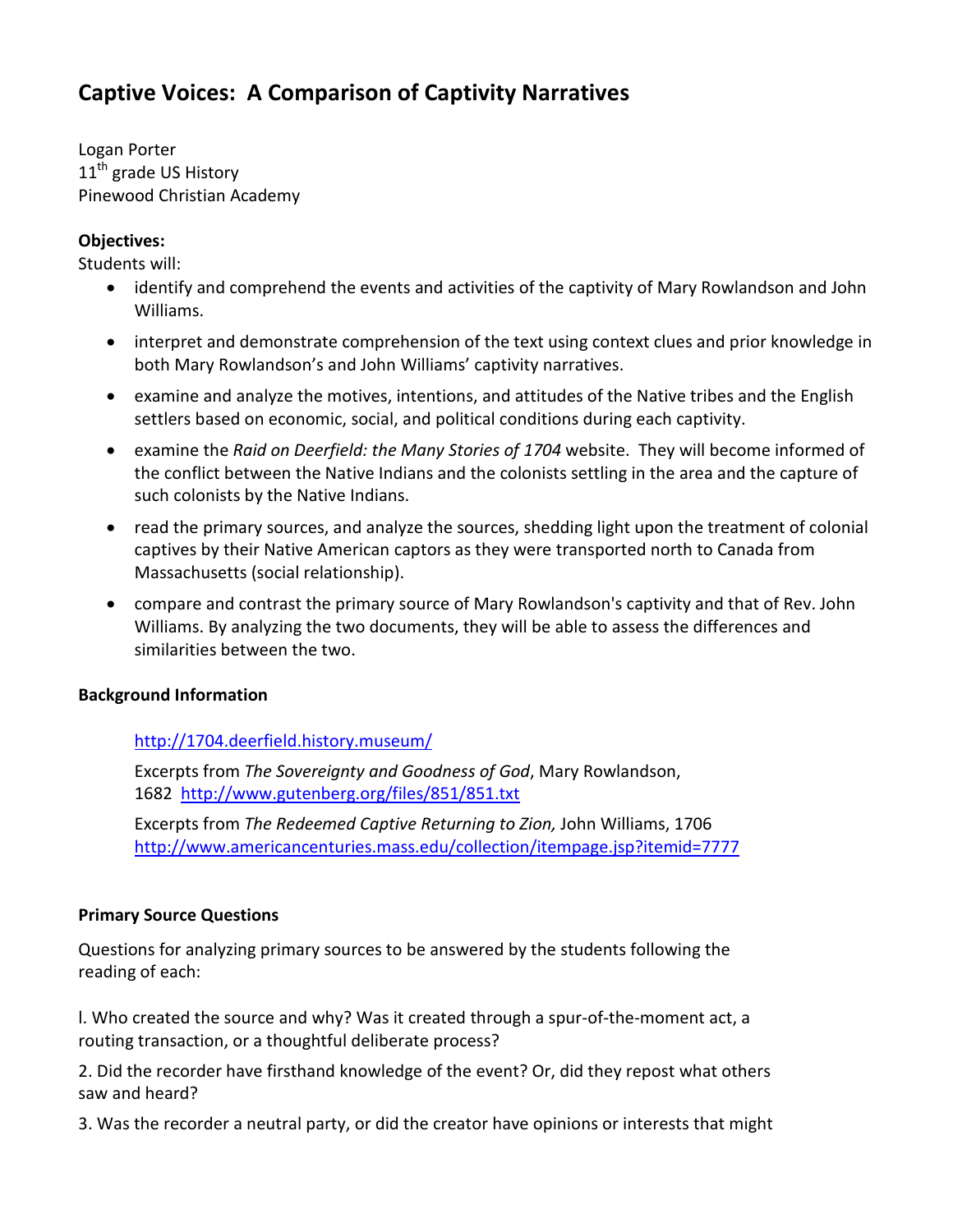have influenced what was recorded?

4. Did the recorder produce the source for personal use, for one or more individuals, or for a large audience?

5. Was the source meant to be public or private?

6. Did the recorder wish to inform or persuade others? (Check the words in the source. The words may tell you whether the recorder was trying to be objective or persuasive.) Did the recorder have reasons to be honest or dishonest?

7. Was the information recorded during the event, immediately afterwards, or after some lapse of time? How large a lapse of time?

### **Final Assessment**

Students will spend part of a class period in a Socratic Seminar discussing the information analyzed.

Students (in teams of 3) will research and create DBQ (minimum of 7 documents) pertaining to the captivity narratives and colonist/native Indian relations. Students will then write an essay based on another team's DBQ.

### **Discussion/Study Questions for the Captivity Narratives**

1. What are the basic events recounted in each writer's ''Captivity"?

2. What is his/her attitude toward the Native Americans?

3. How does Rowlandson see herself? Does this change in the course of the narrative? How does Williams see himself?

4. From where does Rowlandson draw her images and the cadence of her writing? What effect does this have for the reader? What does it reveal about her anticipated audience?

5. These texts, too, can be treated as history. In what ways are they similar to each other? How do they differ?

6. How does the captives' mental state change as their outward behaviors change? What happens to his/her spiritual values?

### **Excerpt 1: Mary Rowlandson Beginning**

 The sovereignty and goodness of GOD, together with the faithfulness of his promises displayed, being a narrative of the captivity and restoration of Mrs. Mary Rowlandson, commended by her, to all that desires to know the Lord's doings to, and dealings with her. Especially to her dear children and relations. The second Addition [sic] Corrected and amended. Written by her own hand for her private use, and now made public at the earnest desire of some friends, and for the benefit of the afflicted. Deut. 32.39. See now that I, even I am he, and there is no god with me, I kill and I make alive, I wound and I heal, neither is there any can deliver out of my hand.

 On the tenth of February 1675, came the Indians with great numbers upon Lancaster: their first coming was about sunrising; hearing the noise of some guns, we looked out; several houses were burning, and the smoke ascending to heaven. There were five persons taken in one house; the father, and the mother and a sucking child, they knocked on the head; the other two they took and carried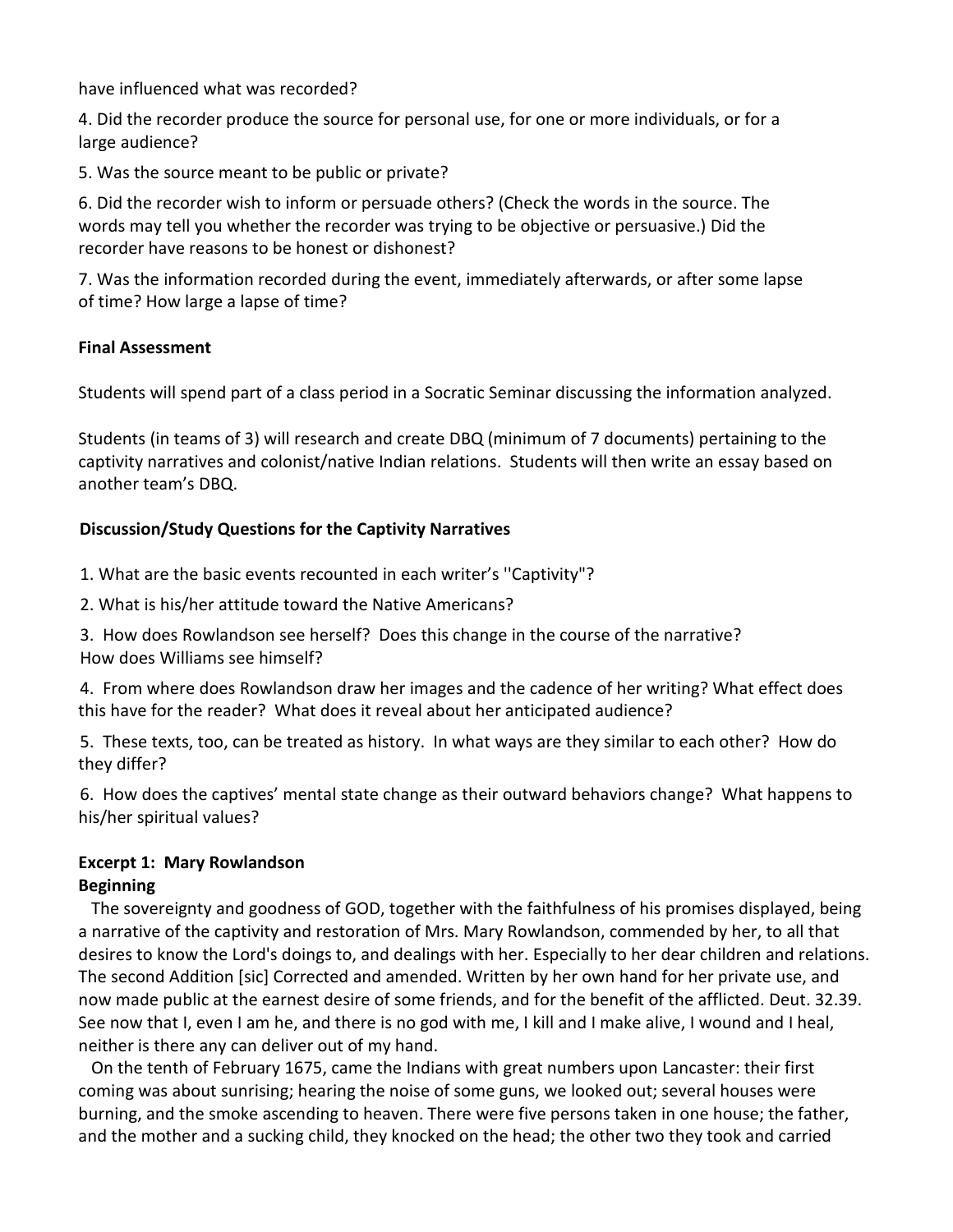away alive. There were two others, who being out of their garrison upon some occasion were set upon; one was knocked on the head, the other escaped; another there was who running along was shot and wounded, and fell down; he begged of them his life, promising them money (as they told me) but they would not hearken to him but knocked him in head, and stripped him naked, and split open his bowels. Another, seeing many of the Indians about his barn, ventured and went out, but was quickly shot down. There were three others belonging to the same garrison who were killed; the Indians getting up upon the roof of the barn, had advantage to shoot down upon them over their fortification. Thus these murderous wretches went on, burning, and destroying before them.

 At length they came and beset our own house, and quickly it was the dolefulest day that ever mine eyes saw. The house stood upon the edge of a hill; some of the Indians got behind the hill, others into the barn, and others behind anything that could shelter them; from all which places they shot against the house, so that the bullets seemed to fly like hail; and quickly they wounded one man among us, then another, and then a third. About two hours (according to my observation, in that amazing time) they had been about the house before they prevailed to fire it (which they did with flax and hemp, which they brought out of the barn, and there being no defense about the house, only two flankers at two opposite corners and one of them not finished); they fired it once and one ventured out and quenched it, but they quickly fired it again, and that took. Now is the dreadful hour come, that I have often heard of (in time of war, as it was the case of others), but now mine eyes see it. Some in our house were fighting for their lives, others wallowing in their blood, the house on fire over our heads, and the bloody heathen ready to knock us on the head, if we stirred out. Now might we hear mothers and children crying out for themselves, and one another, "Lord, what shall we do?" Then I took my children (and one of my sisters', hers) to go forth and leave the house: but as soon as we came to the door and appeared, the Indians shot so thick that the bullets rattled against the house, as if one had taken an handful of stones and threw them, so that we were fain to give back. We had six stout dogs belonging to our garrison, but none of them would stir, though another time, if any Indian had come to the door, they were ready to fly upon him and tear him down. The Lord hereby would make us the more acknowledge His hand, and to see that our help is always in Him. But out we must go, the fire increasing, and coming along behind us, roaring, and the Indians gaping before us with their guns, spears, and hatchets to devour us. No sooner were we out of the house, but my brother-in-law (being before wounded, in defending the house, in or near the throat) fell down dead, whereat the Indians scornfully shouted, and hallowed, and were presently upon him, stripping off his clothes, the bullets flying thick, one went through my side, and the same (as would seem) through the bowels and hand of my dear child in my arms. One of my elder sisters' children, named William, had then his leg broken, which the Indians perceiving, they knocked him on [his] head. Thus were we butchered by those merciless heathen, standing amazed, with the blood running down to our heels. My eldest sister being yet in the house, and seeing those woeful sights, the infidels hauling mothers one way, and children another, and some wallowing in their blood: and her elder son telling her that her son William was dead, and myself was wounded, she said, "And Lord, let me die with them," which was no sooner said, but she was struck with a bullet, and fell down dead over the threshold. I hope she is reaping the fruit of her good labors, being faithful to the service of God in her place. In her younger years she lay under much trouble upon spiritual accounts, till it pleased God to make that precious scripture take hold of her heart, "And he said unto me, my Grace is sufficient for thee" (2 Corinthians 12.9). More than twenty years after, I have heard her tell how sweet and comfortable that place was to her. But to return: the Indians laid hold of us, pulling me one way, and the children another, and said, "Come go along with us"; I told them they would kill me: they answered, if I were willing to go along with them, they would not hurt me.

 Oh the doleful sight that now was to behold at this house! "Come, behold the works of the Lord, what desolations he has made in the earth." Of thirty-seven persons who were in this one house, none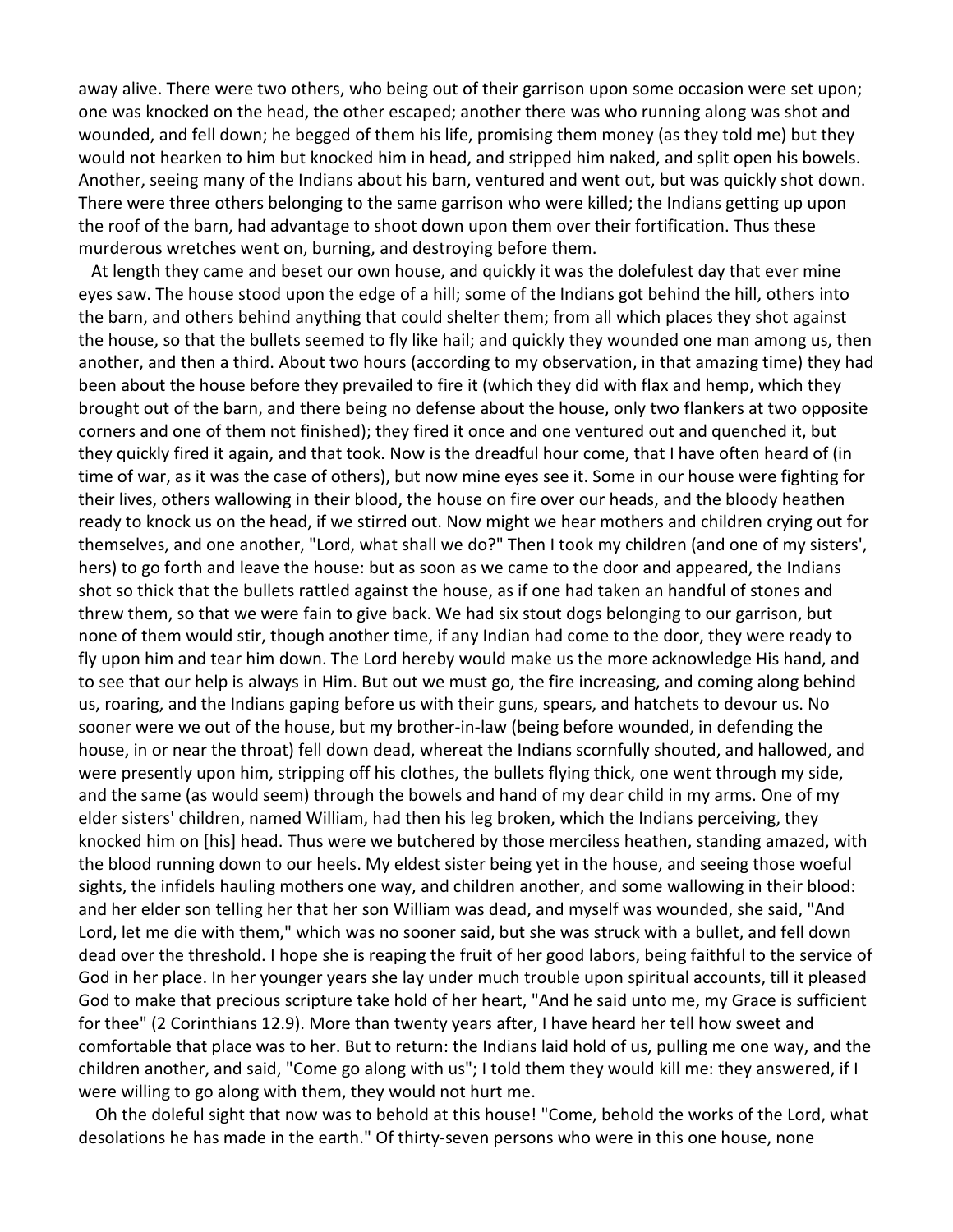escaped either present death, or a bitter captivity, save only one, who might say as he, "And I only am escaped alone to tell the News" (Job 1.15). There were twelve killed, some shot, some stabbed with their spears, some knocked down with their hatchets. When we are in prosperity, Oh the little that we think of such dreadful sights, and to see our dear friends, and relations lie bleeding out their heart-blood upon the ground. There was one who was chopped into the head with a hatchet, and stripped naked, and yet was crawling up and down. It is a solemn sight to see so many Christians lying in their blood, some here, and some there, like a company of sheep torn by wolves, all of them stripped naked by a company of hell-hounds, roaring, singing, ranting, and insulting, as if they would have torn our very hearts out; yet the Lord by His almighty power preserved a number of us from death, for there were twenty-four of us taken alive and carried captive.

I had often before this said that if the Indians should come, I should choose rather to be killed by them than taken alive, but when it came to the trial my mind changed; their glittering weapons so daunted my spirit, that I chose rather to go along with those (as I may say) ravenous beasts, than that moment to end my days; and that I may the better declare what happened to me during that grievous captivity, I shall particularly speak of the several removes we had up and down the wilderness.

### **Excerpt 2: Mary Rowlandson The Second Remove**

But now, the next morning, I must turn my back upon the town, and travel with them into the vast and desolate wilderness, I knew not whither. It is not my tongue, or pen, can express the sorrows of my heart, and bitterness of my spirit that I had at this departure: but God was with me in a wonderful manner, carrying me along, and bearing up my spirit, that it did not quite fail. One of the Indians carried my poor wounded babe upon a horse; it went moaning all along, "I shall die, I shall die." I went on foot after it, with sorrow that cannot be expressed. At length I took it off the horse, and carried it in my arms till my strength failed, and I fell down with it. Then they set me upon a horse with my wounded child in my lap, and there being no furniture upon the horse's back, as we were going down a steep hill we both fell over the horse's head, at which they, like inhumane creatures, laughed, and rejoiced to see it, though I thought we should there have ended our days, as overcome with so many difficulties. But the Lord renewed my strength still, and carried me along, that I might see more of His power; yea, so much that I could never have thought of, had I not experienced it.

After this it quickly began to snow, and when night came on, they stopped, and now down I must sit in the snow, by a little fire, and a few boughs behind me, with my sick child in my lap; and calling much for water, being now (through the wound) fallen into a violent fever. My own wound also growing so stiff that I could scarce sit down or rise up; yet so it must be, that I must sit all this cold winter night upon the cold snowy ground, with my sick child in my arms, looking that every hour would be the last of its life; and having no Christian friend near me, either to comfort or help me. Oh, I may see the wonderful power of God, that my Spirit did not utterly sink under my affliction: still the Lord upheld me with His gracious and merciful spirit, and we were both alive to see the light of the next morning.

**Excerpt 3: Mary Rowlandson The Ninth Remove**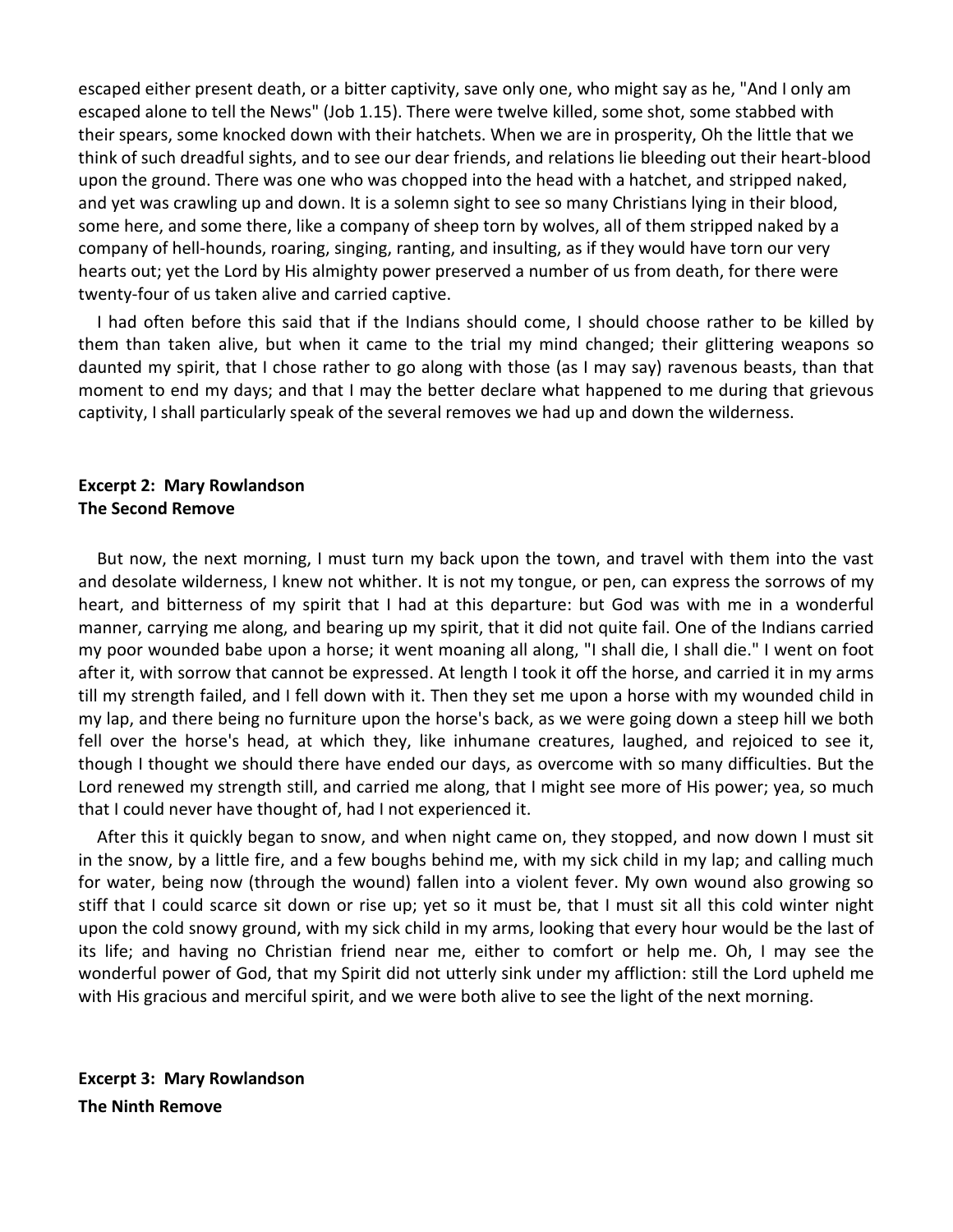But instead of going either to Albany or homeward, we must go five miles up the river, and then go over it. Here we abode a while. Here lived a sorry Indian, who spoke to me to make him a shirt. When I had done it, he would pay me nothing. But he living by the riverside, where I often went to fetch water, I would often be putting of him in mind, and calling for my pay: At last he told me if I would make another shirt, for a papoose not yet born, he would give me a knife, which he did when I had done it. I carried the knife in, and my master asked me to give it him, and I was not a little glad that I had anything that they would accept of, and be pleased with. When we were at this place, my master's maid came home; she had been gone three weeks into the Narragansett country to fetch corn, where they had stored up some in the ground. She brought home about a peck and half of corn. This was about the time that their great captain, Naananto, was killed in the Narragansett country. My son being now about a mile from me, I asked liberty to go and see him; they bade me go, and away I went; but quickly lost myself, traveling over hills and through swamps, and could not find the way to him. And I cannot but admire at the wonderful power and goodness of God to me, in that, though I was gone from home, and met with all sorts of Indians, and those I had no knowledge of, and there being no Christian soul near me; yet not one of them offered the least imaginable miscarriage to me. I turned homeward again, and met with my master. He showed me the way to my son. When I came to him I found him not well: and withall he had a boil on his side, which much troubled him. We bemoaned one another a while, as the Lord helped us, and then I returned again. When I was returned, I found myself as unsatisfied as I was before. I went up and down mourning and lamenting; and my spirit was ready to sink with the thoughts of my poor children. My son was ill, and I could not but think of his mournful looks, and no Christian friend was near him, to do any office of love for him, either for soul or body. And my poor girl, I knew not where she was, nor whether she was sick, or well, or alive, or dead. I repaired under these thoughts to my Bible (my great comfort in that time) and that Scripture came to my hand, "Cast thy burden upon the Lord, and He shall sustain thee" (Psalm 55.22).

But I was fain to go and look after something to satisfy my hunger, and going among the wigwams, I went into one and there found a squaw who showed herself very kind to me, and gave me a piece of bear. I put it into my pocket, and came home, but could not find an opportunity to broil it, for fear they would get it from me, and there it lay all that day and night in my stinking pocket. In the morning I went to the same squaw, who had a kettle of ground nuts boiling. I asked her to let me boil my piece of bear in her kettle, which she did, and gave me some ground nuts to eat with it: and I cannot but think how pleasant it was to me. I have sometime seen bear baked very handsomely among the English, and some like it, but the thought that it was bear made me tremble. But now that was savory to me that one would think was enough to turn the stomach of a brute creature.

One bitter cold day I could find no room to sit down before the fire. I went out, and could not tell what to do, but I went in to another wigwam, where they were also sitting round the fire, but the squaw laid a skin for me, and bid me sit down, and gave me some ground nuts, and bade me come again; and told me they would buy me, if they were able, and yet these were strangers to me that I never saw before.

#### **Excerpt 4**

#### *The Redeemed Captive Returning to Zion*

by John Williams, 1706, pgs. 99-101

...an event occurred which clothed the country in sackcloth [clothing worn to mourn someone's death] and ashes,- "the blackest day ever noticed in the annals [records] of New England."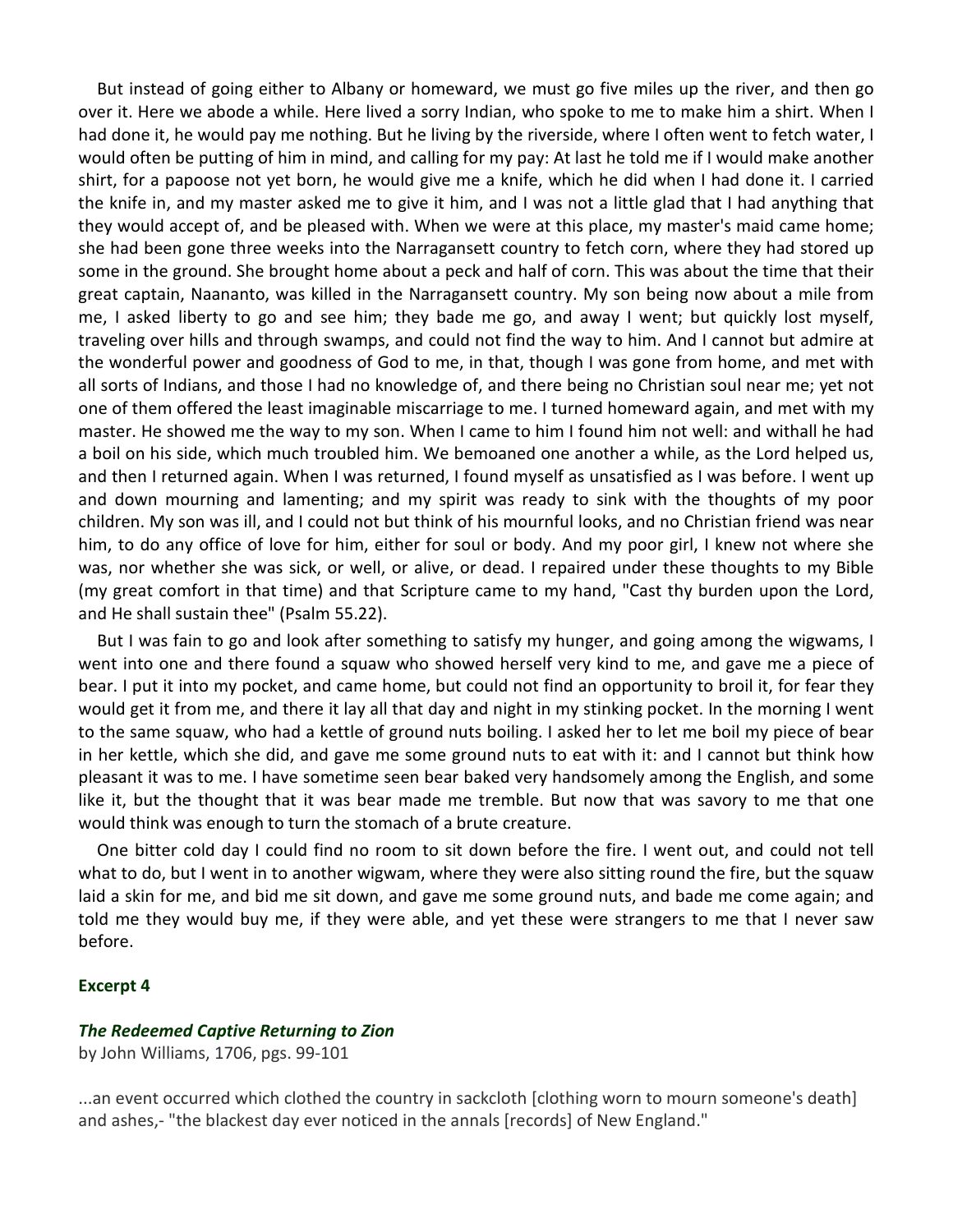A large quantity of grain, probably wheat, had been harvested and stacked at Deerfield. Captain Lathrop, and a company of eighty men, besides a number of teamsters with their teams, were sent by Major Treat from his place to thrash out the grain [beat it to remove the seeds] and carry it to Hadley.

Captain Lathrop and his men... loaded the carts, and commenced [began] their return to Hadley on the morning of the 18th, feeling themselves in perfect security. Unfortunately he was not so well versed in modern warfare as to know the necessity of flank [rear] guards, or he was totally unapprehensive [not worried] of the danger which threatened him. After they had proceeded about four miles and a half through the country, which was then covered with woods, and had just passed the little stream now called Bloody-Brook,... they were attacked, probably by King Philip himself and seven or eight hundred ferocious Indians, howling for vengeance [punishment], brandishing the deadly tomahawk and murderous scalping-knife.

More than one account states that many of the soldiers had attacked or laid down their guns, and, in conscious security, were regaling themselves upon [enjoying] the delicious grapes which were found there in great abundance.

In a moment the guns of the whole body of Indians, who were lying in wait for their victims, poured destruction upon their ranks, accompanied by the terrific yells of the savage war-whoop.

Of nearly one hundred men who entered that field of death on that fatal morning, in the bloom of health, of youth, of manly beauty, only seven or eight remained to tell the melancholy [sad] tale. All the rest were inhumanly butchered...

These young men have always been considered "the flower of the county of Essex," and descended from the most respectable families there.

### **Excerpt 5**

### *The Redeemed Captive Returning to Zion*

by Reverend John Williams, 1706

[title page]

The Redeemed Captive returning to ZION.

A FAITHFUL HISTORY OF Remarkable Occurrences, IN THE CAPTIVITY and DELIVERANCE OF Mr. JOHN WILLIAMS,

Minister of the Gospel in Deerfield, who, in the Desolation which befel that Plantation, by an incursion of the French and Indians, was by them carried away, with his Family, and his Neighbourhood, unto Canada.

Drawn up by HIMSELF. Whereto there is annexed, a SERMON preached by him, upon his Return, at the Lecture in Boston, December 5, 1706, on those Words, Luke 8. 39. Return to thine own House, and shew how great Things God hath done unto thee.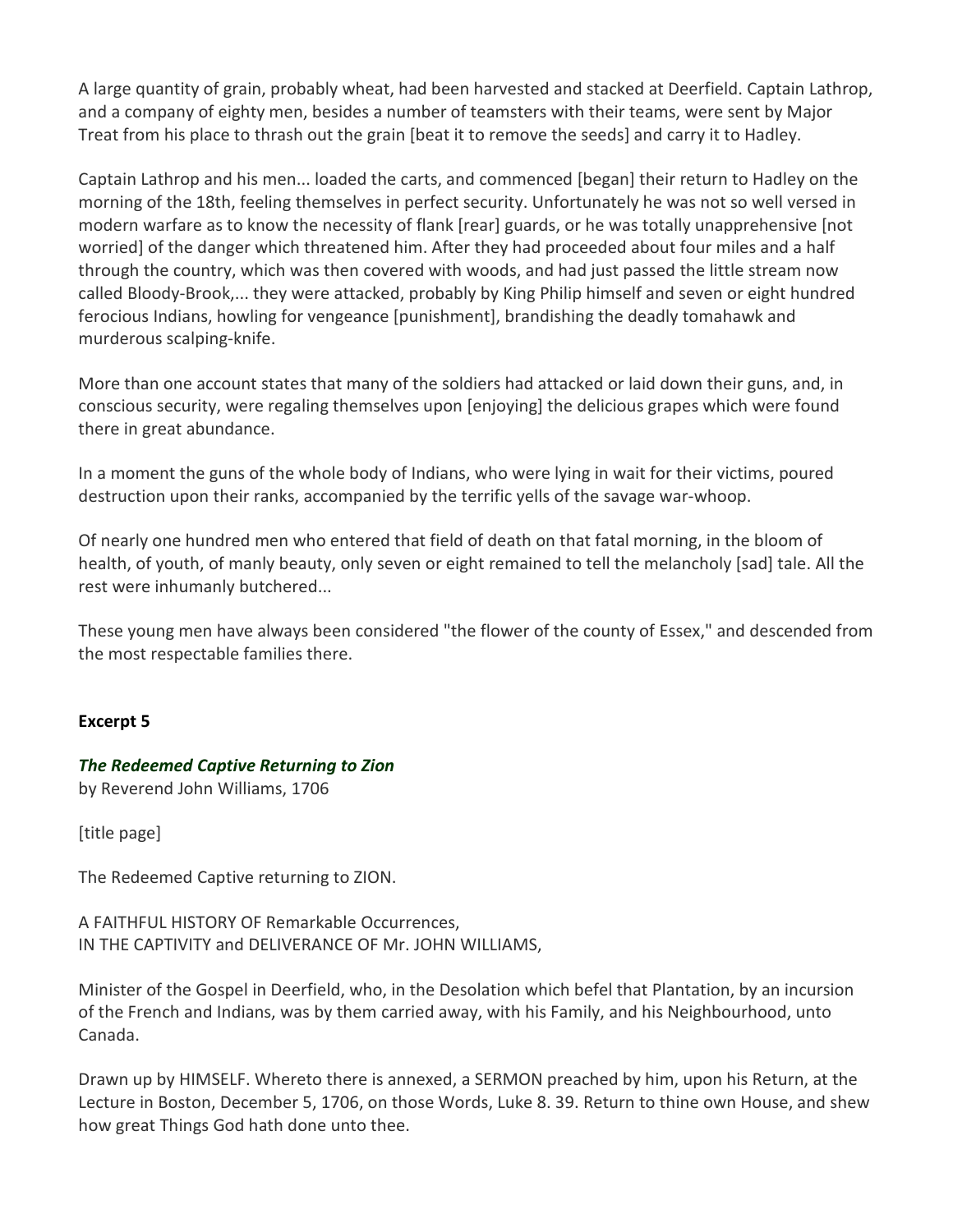### The FIFTH EDITION.

As also an APPENDIX, containing an Account of those taken Captive at Deerfield, Feb. 29, 1703-4 ; of those killed after they went out of Town ; those who returned ; and of those still absent from their native Country ; of those who were slain at that Time in or near the Town ; and of the Mischief done by the Enemy in Deerfield, from the beginning of its Settlement to the Death of the Rev. Mr. WILLIAMS, in 1729.

With a Conclusion to the Whole, by the Rev. Mr. WILLIAMS of Springfield, and the Rev. Mr. PRINCE of Boston.

B O S T O N : Printed and Sold by JOHN BOYLE next Door to the Three Doves in Marlborough Street. 1774.

[dedication]

The DEDICATION. TO HIS EXCELLENCY JOSEPH DUDLEY, Esq;

Captain General and Governor in Chief, in and over Her Majesty's Province of the Massachusetts-Bay, in New-England, &c.

SIR,

IT was a satyrical answer, and deeply reproachful to mankind, which the Philosopher gave to that question, What soonest grows old ? Replied, Thanks. The reproach of it would not be so sensible, were there not sensible demonstrations of the truth of it, in those that wear the character of the ingenious. Such as are at first surprized at, and seem to have no common relish of divine goodness ; yet too soon lose the impression : They sang God's praise, but soon forgat his works. That it should be thus with respect to our Benefactors on earth, is contrary to the ingenuity of human nature : But that our grateful resentments of the signal favours of heaven, should soon be worn off by time, is to the last degree criminal and us pardonable.

It would be unaccountable stupidity in me not to maintain the most lively and awful sense of divine rebukes, which the holy GOD has seen meet in spotless sovereignty to dispense to me, my family and people, in delivering us into the hands of those that hated us ; who led us into a strange land ; My soul has these still in remembrance, and is humbled in me : However, GOD has given us plentiful occasion to sing of mercy as well as judgment. The wonders of divine mercy, which we have seen in the land of our captivity, and deliverance therefrom, cannot be forgotten without incurring the guilt of the blackest ingratitude.

To preserve the memory of these, it has been thought adviseable to publish a short account of some of those signal appearances of divine power and goodness for us, hoping it may serve to excite the praise, faith and hope of all that love GOD ; and may peculiarly serve to cherish a grateful spirit, and to render the impressions of

[page] ( 4 )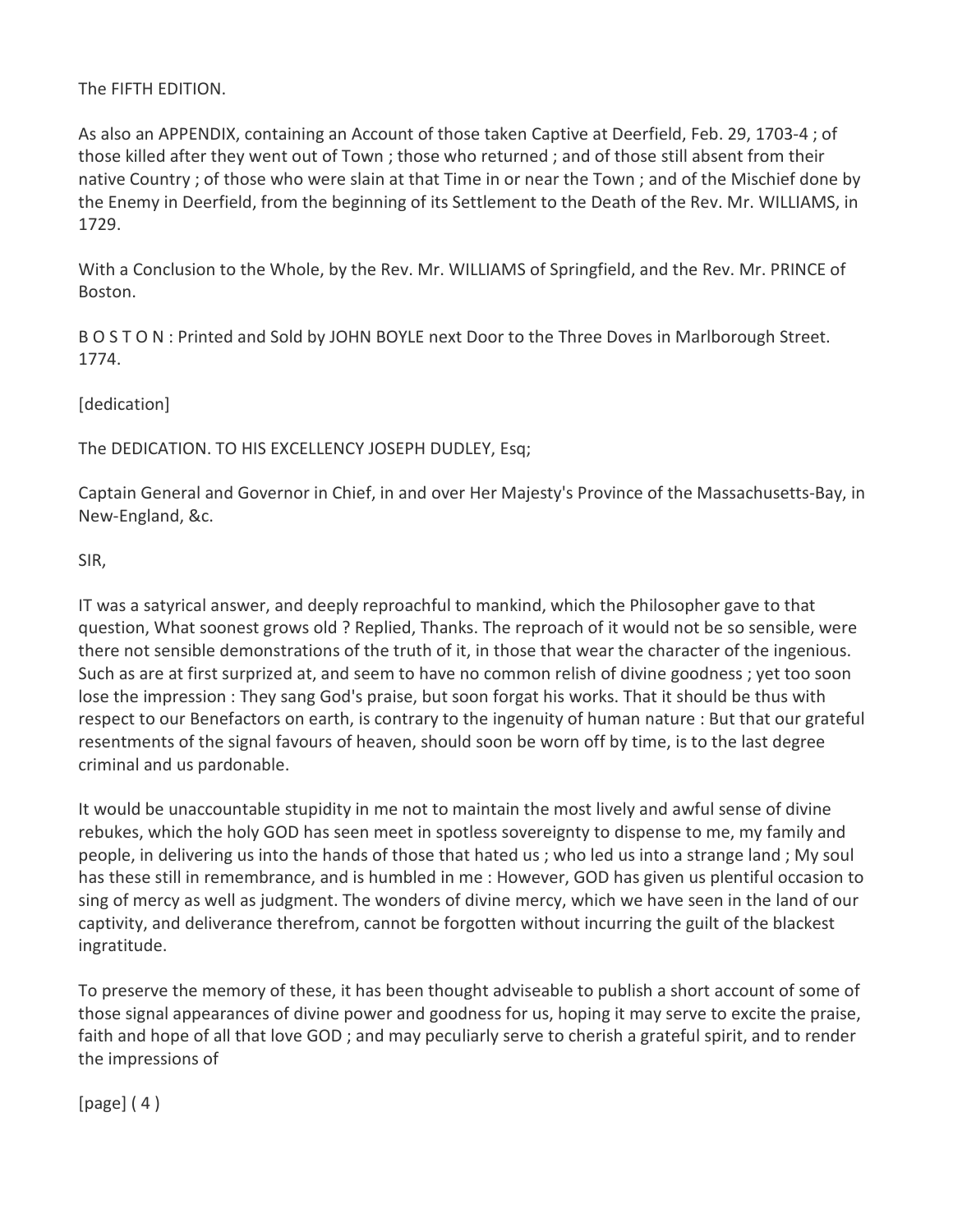GOD's mighty works indelible on my heart, and on those who with me, have seen the wonders of the Lord, and tasted of his salvation : That we may not fall under that heavy charge made against Israel of old, Psal. 78. 11, 42. They forgot his works, and the wonders he shewed them : They remembred not his hand, nor the day that he delivered them from the enemy.

And I cannot, SIR, but think it most agreable to my duty to GOD, our supreme Redeemer, to mention your EXCELLENCY's name with honor ; since heaven has honored you as the prime instrument in returning our captivity. Sure I am, the laws of justice and gratitude (which are the laws of God) do challenge from us, the most public acknowlegements of your uncommon sympathy with us your children, in our bonds, expressed in all indearing methods of parental care and tenderness. All your people are cherished under your wings, happy in your government ; and are obliged to bless GOD for you : and among your people, those who are immediately exposed to the outrages of the enemy, have peculiarly felt refreshment from the benign influences of your wife and tender conduct ; and are under the most sensible engagements to acknowlege your EXCELLENCY, under GOD, as the breath of their nostrils.

Your uncommon sagacity and prudence in contriving to loose the bonds of your captived children ; your unwearied vigour and application, in pursuing them, to work our deliverance, can never be enough praised. It is most notorious that nothing was thought too difficult by you to effect this design ; in that you readily sent your own son, Mr. William Dudley, to undergo the hazards and hardships of a tedious voyage, that this affair might be transacted with success ; which must not be forgotton, as an expression of your great solicitude and zeal to recover us from the tyranny and op- pression of our captivity.

I doubt not but that the GOD, whom herein you have served, will remember and gloriously reward you ; and may heaven long preserve you at our helm, a blessing so necessary for the tranquility of this province, in this dark and tempestuous season : May the best of blessings from the Father of Lights be showered down upon your person, family and government ; which shall be the prayer of,

Your EXCELLENCY's Most Humble, Obedient, and Dutiful Servant,

John Williams March 3d, 1706- 7

[the narrative]

[page] (5)

THE Redeemed C A P T I V E Returning to Z I O N.

THE history I am going to write proves, that days of fasting and prayer without REFORMATION will not avail, to turn away the anger of God from a professing people ; and yet witnesseth, how very advantageous, gracious supplications are, to prepare particular Christians, patiently to suffer the will of God, in very trying public calamities. For some of us moved with fear, set apart a day of prayer, to ask of God, either to spare, and save us from the hands of our enemies, or to prepare us to sanctify and honour him, in what way soever he should come forth towards us. The places of scripture from whence we were entertained, were Gen. 32. 10, 11. I am not worthy of the least of all the mercies, and of all the truth which thou hast shewed unto thy servant : Deliver me I pray thee, from the hand of my brother,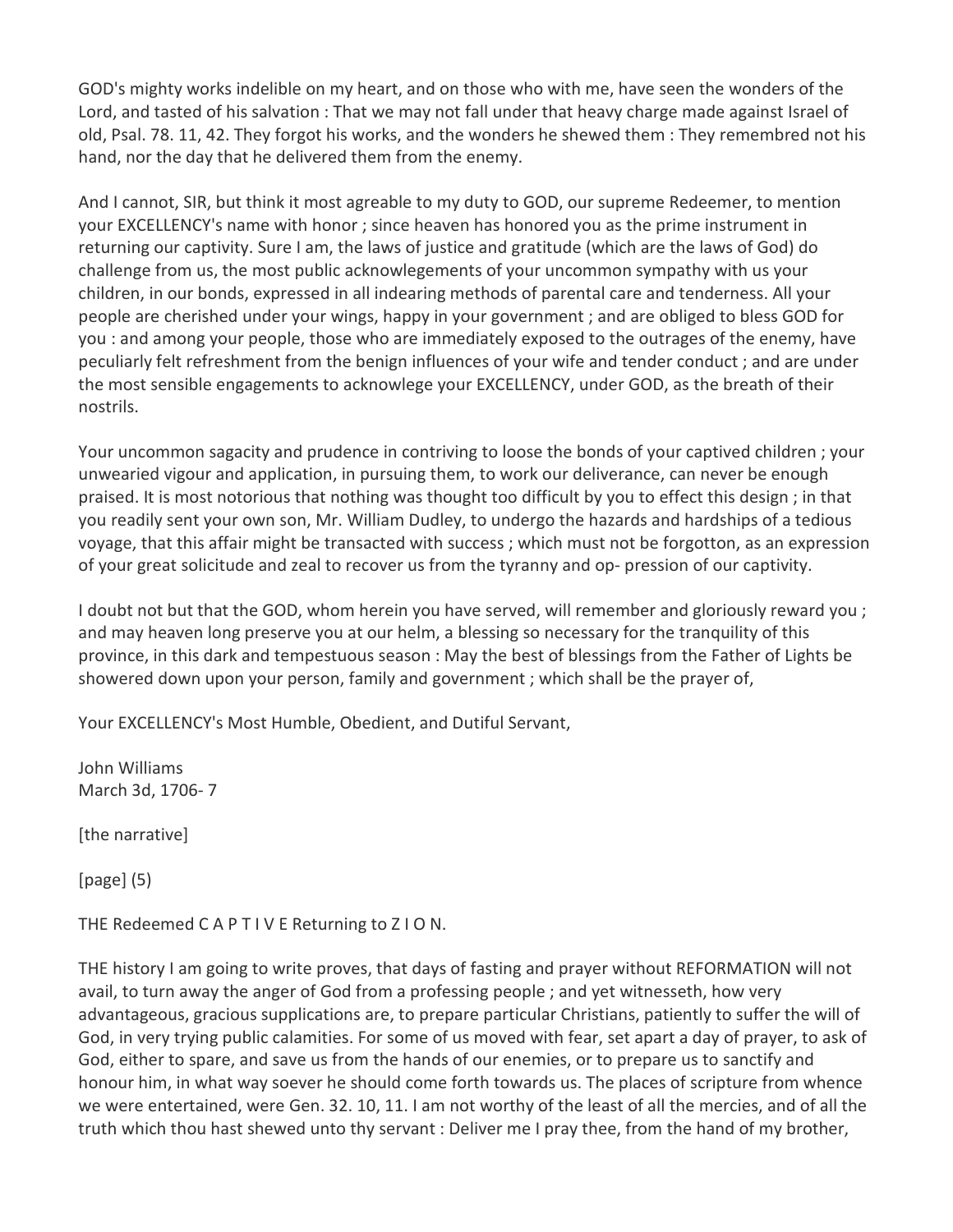from the hand of Esau : for I fear him, lest he will come and smite me, and the mother with the children. [In the forenoon.] And Gen. 32. 26. And he said, Let me go, for the day breaketh ; and he said, I will not let thee go, except thou bless me. [In the afternoon.] From which we were called upon to spread the causes of fear before God ; as also, how it becomes us with an undeniable importunity to be following God, with earnest prayers for his blessing, in every condition. And it is very observable how GOD ordered our prayers in a peculiar manner, to be going up to him ; to prepare us with a right christian spirit, to undergo, and endure suffering trials.

# [page] ( 6 )

Not long after, the holy and righteous God brought us under great trials, as to our persons and families, which put us under a necessity of spreading before him in a wilderness, the distressing dangers and calamities of our relations : yea, that called on us, notwithstanding seeming present frowns, to resolve by his grace, not to be sent away without a blessing. Jacob in wrestling has the hollow of his thigh put out of joint ; and it is said to him, Let me go : yet he is rather animated to an heroic Christian Resolution to continue earnest for the blessing, than discouraged from asking.

ON Tuesday the 29th of February, 1703-4, not long before break of day, the enemy came in like a flood upon us ; our watch being unfaithful : an evil, whose awful effects, in a surprizal of our fort, should bespeak all watchmen to avoid, as they would not bring the charge of blood upon themselves. They came to my house in the beginning of the onset, and by their violent endeavors to break open doors and windows, with axes and hatchets, awakened me out of sleep ; on which I leapt out of bed, and running towards the door, perceived the enemy making their entrance into the house : I called to awaken two soldiers, in the chamber ; and returning toward my bed side, for my arms ; the enemy immediately brake into the room, I judge, to the number of twenty, with painted faces, and hideous acclamations. I reached up my hands to the bed-tester, for my pistol, uttering a short petition to God, for everlasting mercies for me and mine, on the account of the merits of our glorified Redeemer ; expecting a present passage through the valley of the shadow of death ; saying in myself, as Isa. 38. 10, II. I said, in the cutting off my days, I shall go to the gates of the grave ; I am deprived of the residue of my years. I said, I shall not see the Lord, even the Lord, in the land of the living : I shall behold man no more, with the inhabitants of the world. Taking down my pistol, I cock'd it, and put it to the breast of the first Indian who came up ; but my pistol missing fire, I was seized by 3 Indians who disarmed me, and bound me naked, as I was in my shirt, and so I stood for near the space of an hour : binding me, they told me, they would carry me to Quebec. My pistol missing fire, was an occasion of my life's being preserved ; since which I have also found it profitable to be crossed in my own will. The judgment of God did not long slumber against one of the three which took me, who was a Captain ; for by sun-rising he received a mortal shot from my next neighbour's house, who opposed so great a number of French and Indians as three hundred, and yet were no more than seven men in an ungarrison'd house.

I cannot relate the distressing care I had for my dear wife, who had lien in but a few weeks before ; and for my poor children, family, and christian neighbours. The enemy fell to rifling the

### [page] ( 7 )

house, and entered in great numbers into every room of the house. I beg'd of God that he would remember mercy in the midst of judgment ; that he would so far restrain their wrath as to prevent their murdering of us ; that we might have grace to glorify his Name, whether in life or death ; and as I was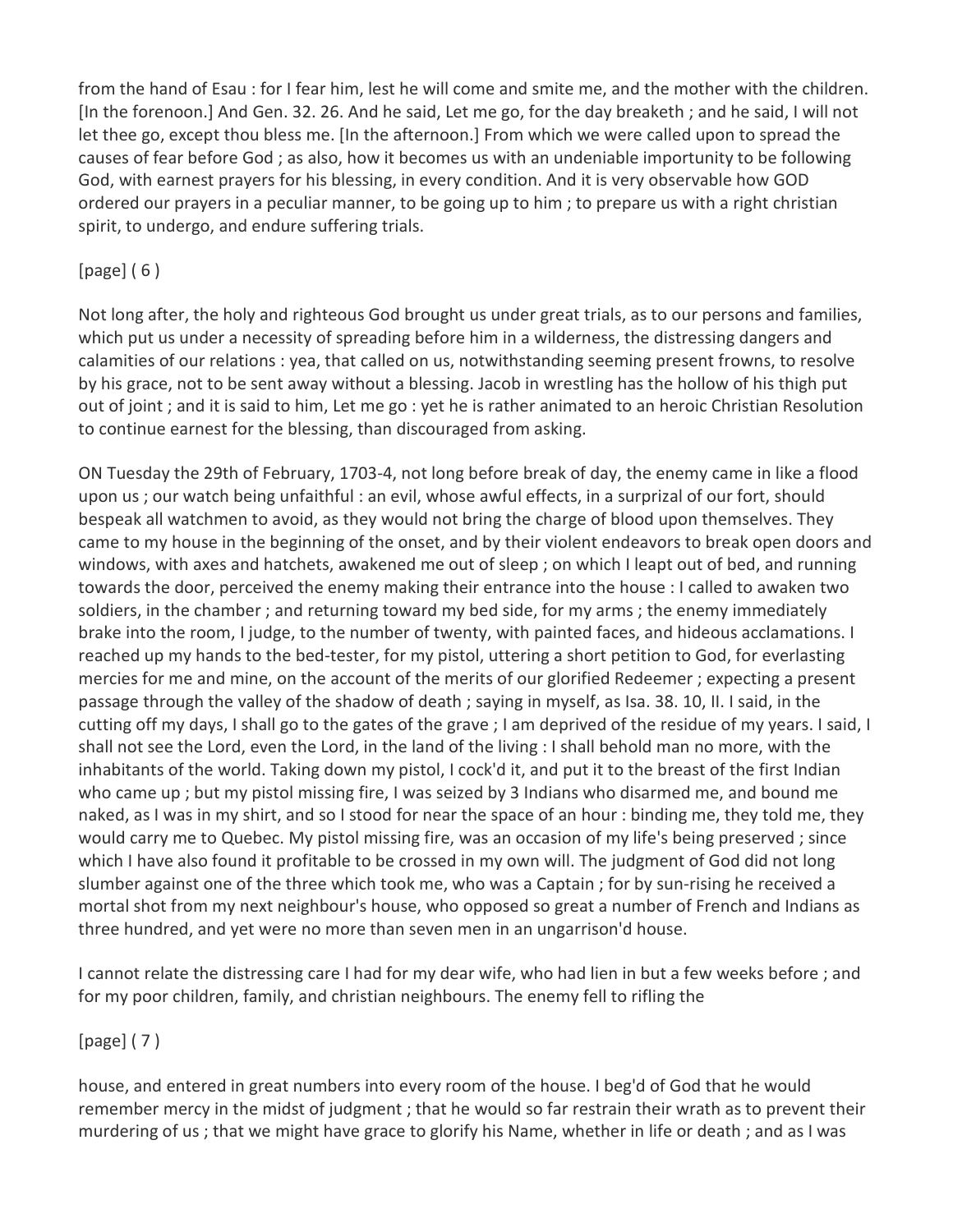able, committed our state to God. The enemies who entered the house were all of them Indians and Macqua's, insulting over me a while, holding up hatchets over my head, threatning to burn all I had ; but God beyond expectation, made us in a great measure to be pitied ; for tho' some were so cruel and barbarous as to take and carry to the door, two of my children and murder them, as also a Negro woman ; yet they gave me liberty to put on my cloaths, keeping me bound with a cord on one arm, till I put on my cloaths to the other ; and then changing my cord, they let me dress myself, and then pinioned me again. Gave liberty to my dear wife to dress herself, and our children. About sun an hour high, we were all carried out of the house for a march, and saw many of the houses of my neighbours in flames, perceiving the whole fort, one house excepted, to be taken. Who can tell, what sorrows pierced our souls, when we saw ourselves carried away from God's sanctuary, to go into a strange land, exposed to so many trials ; the journey being at least three hundred miles we were to travel ; the snow up to the knees, and we never inur'd to such hardships and fatigues ; the place we were to be carried to, a Popish country. Upon my parting from the town, they fired my house and barn. We were carried over the river, to the foot of the mountain, about a mile from my house, where we found a great number of our Christian neighbours, men, women, and children, to the number of an hundred, nineteen of which were afterward murdered by the way, and two starved to death, near Cowass, in a time of great scarcity or famine, the savages underwent there. When we came to the foot of our mountain, they took away our shoes, and gave us in the room of them, Indian shoes, to prepare us for our travel-- Whilst we were there, the English beat out a company that remained in the town, and pursued them to the river, killing and wounding many of them ; but the body of the army being alarmed, they repulsed those few English that pursued them.

I am not able to give you an account of the number of the enemy slain, but I observed after this fight, no great insulting mirth, as I expected ; and saw many wounded persons, and for several days together, they buried of their party, and one of chief note among the Macqua's. The Governor of Canada told me, his army had that success with the loss but of eleven men ; three Frenchmen, one of which was the Lieutenant of the army, five Macqua's and three Indians. But after my arrival at Quebec, I spake with an Englishman, who was taken the last war, and mar-

### [page] ( 8 )

ried there, and of their religion ; who told me they lost above forty, and that many were wounded. I replied, the Governor of Canada said, they lost but eleven men. He answered, 'tis true that there were but eleven killed outright at the taking of the fort, but that many others were wounded, among whom was the Ensign of the French ; but said he, they had a fight in the meadow, and that in both engagements, they lost more than forty ; some of the soldiers, both French and Indians then present told me so, (said he) adding, that the French always endeavor to conceal the number of their slain.

After this, we went up the mountain, and saw the smoak of the fires in the town, and beheld the awful desolations of our town ; and before we marched any farther they killed a sucking child of the English. There were slain by the enemy of the inhabitants of our town, to the number of 38, besides nine of the neighbouring towns. We travelled not far the first day ; God made the heathen so to pity our children, that though they had several wounded persons of their own to carry upon their shoulders, for thirty miles, before they came to the river, yet they carried our children, uncapable of travelling, in their arms, and upon their shoulders. When we came to our lodging-place, the first night, they dug away the snow, and made some wigwams, cut down some of the small branches of the spruce-trees to lye down on, and gave the prisoners some-what to eat ; but we had but little appetite. I was pinioned and bound down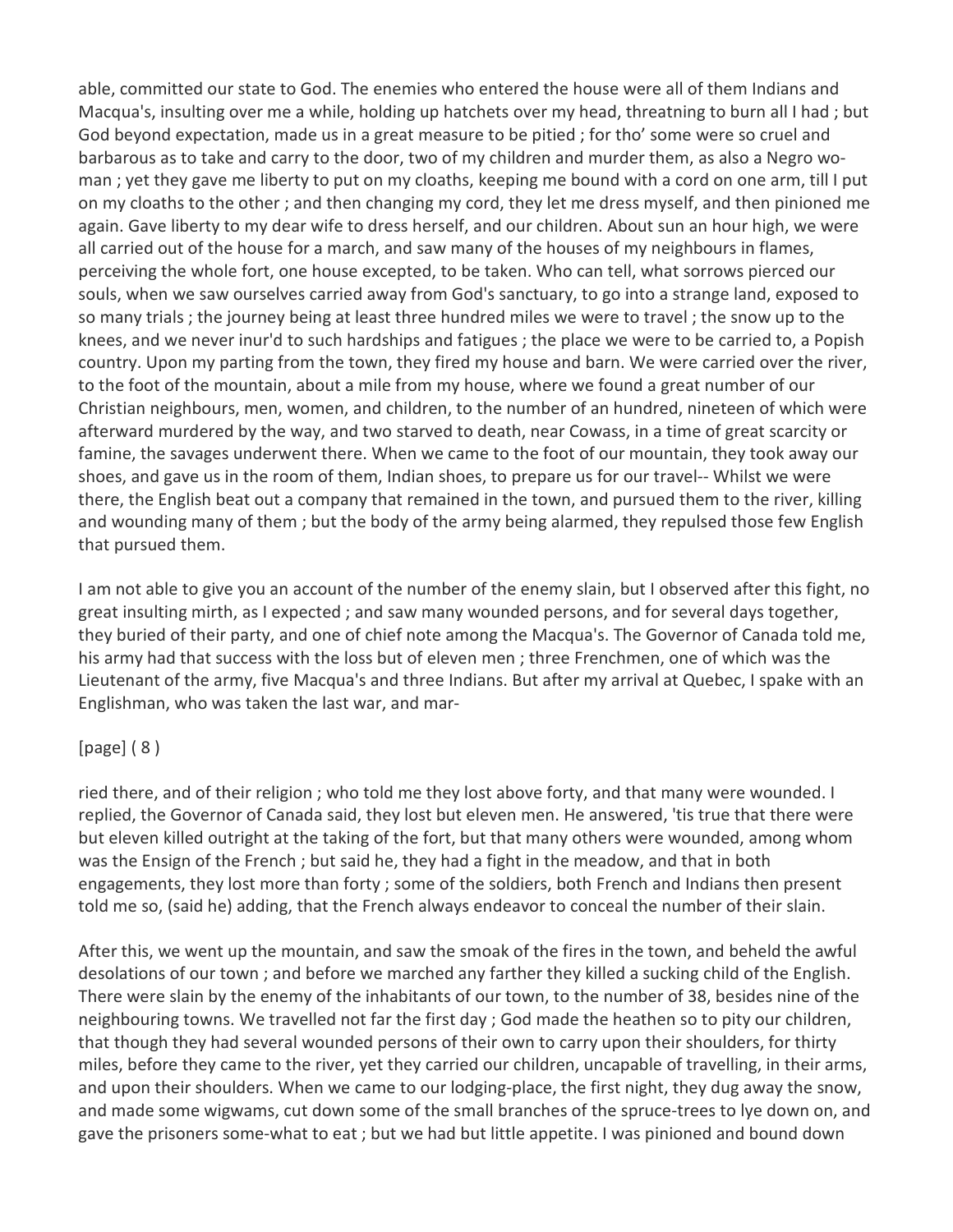that night, and so I was every night whilst I was with the army. Some of the enemy who brought drink with them from the town, fell to drinking, and in their drunken fit, they kill'd my Negro man, the only dead person I either saw at the town, or in the way.

In the night an Englishman made his escape ; in the morning (March 1) I was called for, and ordered by the General to tell the English, that if any more made their escape, they would burn the rest of the prisoners. He that took me was unwilling to let me speak with any of the prisoners, as we march'd ; but on the morning of the second day, he being appointed to guard the rear, I was put into the hands of my other master, who permitted me to speak to my wife, when I overtook her, and to walk with her to help her in her journey. On the way, we discoursed of the happiness of those who had a right to an house not made with hands, eternal in the heavens ; and God for a father and friend ; as also that it was our reasonable duty quietly to submit to the will of God, and to say, the will of the Lord be done. My wife told me, her strength of body began to fail, and that I must expect to part with her ; saying, she hoped God would preserve my life, and the life of some, if not of all our children, with us ; and commended to me, under God, the care of them. She never spake any discon-

### [page] ( 9 )

tented word as to what had befallen us, but with suitable expressions justified God, in what had befallen us. We soon made an halt, in which time my chief surviving master came up, upon which I was put upon marching with the foremost, and so made to take my farewell of my dear wife, the desire of my eyes, and companion in many mercies and afflictions. Upon our separation from each other, we asked for each other, grace sufficient, for what God should call us to. After our parting from one another, she spent the few remaining minutes of her stay, in reading the holy scriptures ; which she was wont personally every day to delight her soul in reading, praying, meditating on, and over, by herself, in her closet, over and above what she heard out of them in our family worship. I was made to wade over a small river, and so were all the English, the water above knee deep, the stream very swift ; and after that to travel up a small mountain ; my strength was almost spent before I came to the top of it : No sooner had I overcome the difficulty of that ascent, but I was permitted to sit down, and be unburdened of my pack ; I sat pitying those who were behind, and intreated my master to let me go down and help my wife ; but he refused, and would not let me stir from him. I asked each of the prisoners (as they passed by me) after her, and heard, that passing through the abovesaid river, she fell down and was plunged over the head and ears in the water ; after which she travelled not far, for at the foot of that mountain, the cruel and blood-thirsty savage who took her, slew her with his hatchet at one stroke ; the tidings of which were very awful : and yet such was the hard-heartedness of the adversary, that my tears were reckoned to me as a reproach. My loss, and the loss of my children was great, our hearts was so filled with sorrow, that nothing but the comfortable hopes of her being taken away in mercy to herself, from the evils we were to see, feel, and suffer under, (and join'd to the assembly of [t]he spirits of just men made perfect, to rest in peace, and joy unspeakable and full of glory ; and the good pleasure of God thus to exercise us) could have kept us from sinking under at that time. That scripture, Job I. 21.-- Naked came I out of my mother's womb, and naked shall I return thither : The Lord gave, and the Lord hath taken away, blessed be the name of the Lord ; was brought to my mind, and from it, that an afflicting God was to be glorified ; with some other places of scripture, to persuade to a patient bearing my afflictions.

We were again called upon to march, with a far heavier burden on my spirits, than on my back. I beg'd of God to over-rule in his providence, that the Corpse of one so dear to me, and of one whose spirit he had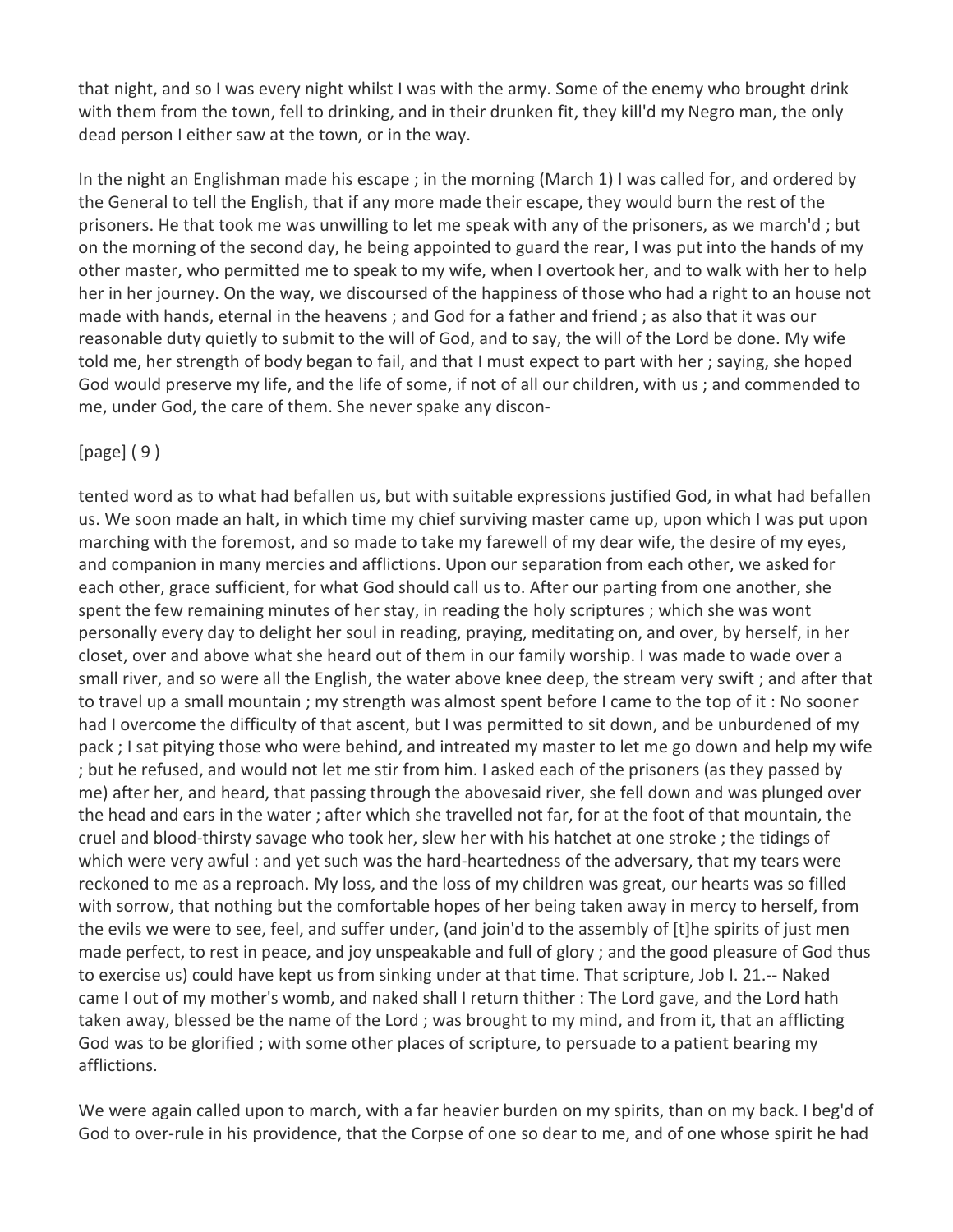taken to dwell with him in glory, might meet with a christian burial, and not be left for meat to the fowls of

# [page] ( 10 )

the air, and the beasts of the earth ; a mercy that God graciously vocuhsafed to grant. For God put it into the hearts of my neighbours, to come out as far as she lay, to take up her corpse, recarry it to the town, and decently to bury it soon after. In our march they killed anothor sucking infant of one of my neighbours ; and before night, a girl about eleven years of age. I was made to mourn, at the consideration of my flock's being so far a flock of slaughter, many being slain in the town ; and from fears what we must yet expect, from such who delightfully imbrued their hands in the blood of so many of his people. When we came to our lodging place, an Indian Captain from the Eastward, spake to my master about killing me, an taking off my scalp. I lift up my heart to God, to implore his grace and mercy in such a time of need ; and afterwards I told my master, if he intended to kill me, I desired he would let me know of it ; assuring him that my death after a promise of quarter, would bring the guilt of blood upon him. He told me he would not kill me : we laid down and slept, for God sustained and kept us.

In the morning (March 2) we were all called before the chief Sachems of the Macquas and Indians, that a more equal distribution might be made of the prisoners among them. At my going from the wigwam, my best cloathing was taken from me. As I came nigh the place appointed, some of the captives met me, and told me, they thought the enemies were going to burn some of us, for they had pulled off the bark from several trees, and acted very strangely. To whom I replied, they could act nothing against us, but as they were permitted of God, and I was persuaded, he would prevent such severities. When we came to the wigwam appointed, several of the captives were taken from their former masters, and put into the hands of others ; but I was sent again to my two masters, who brought me from my house.

In our fourth day's March (Friday March 3) the enemy killed another of my neighbours, who being nigh the time of travail, was wearied with her journey. When we came to the great river, the enemy took slays to draw their wounded, several of our children, and their packs, and marched a great pace. I traveled many hours in water up to the ankles ; near night I was very lame, having before my travel wrong'd my ankle bone and sinues. I tho't, so did others, that I should not be able to hold out to travel far. I lift up my heart to God, (my only refuge) to remove my lame- ness and carry me through, with my children and neighbours, if he judged it best ; however I desired God would be with me in my great change, if he called me by such a death to glorify him ; and that he would take care of my children, and neighbours, and bless them ; and within a little space of time, I was well of my

# [page] ( 11 )

lameness, to the joy of my children, and neighbours, who saw so great an alteration in my travelling.

On the Saturday, (March 4) the journey was long and tedious : we travelled with such speed, that four women were tired, and then slain by them who led them captive.

On Sabbath day, (March 5) we rested, and I was permitted to pray and preach to the captives. The place of scripture spoken from, was Lam. I. 18. The Lord is righteous, for I have rebelled against his commandment : hear, I pray you, all people behold my sorrow ; my virgins and my young men are gone into captivity. The enemy who said to us, Sing us one of Zion's songs, were ready some of them to